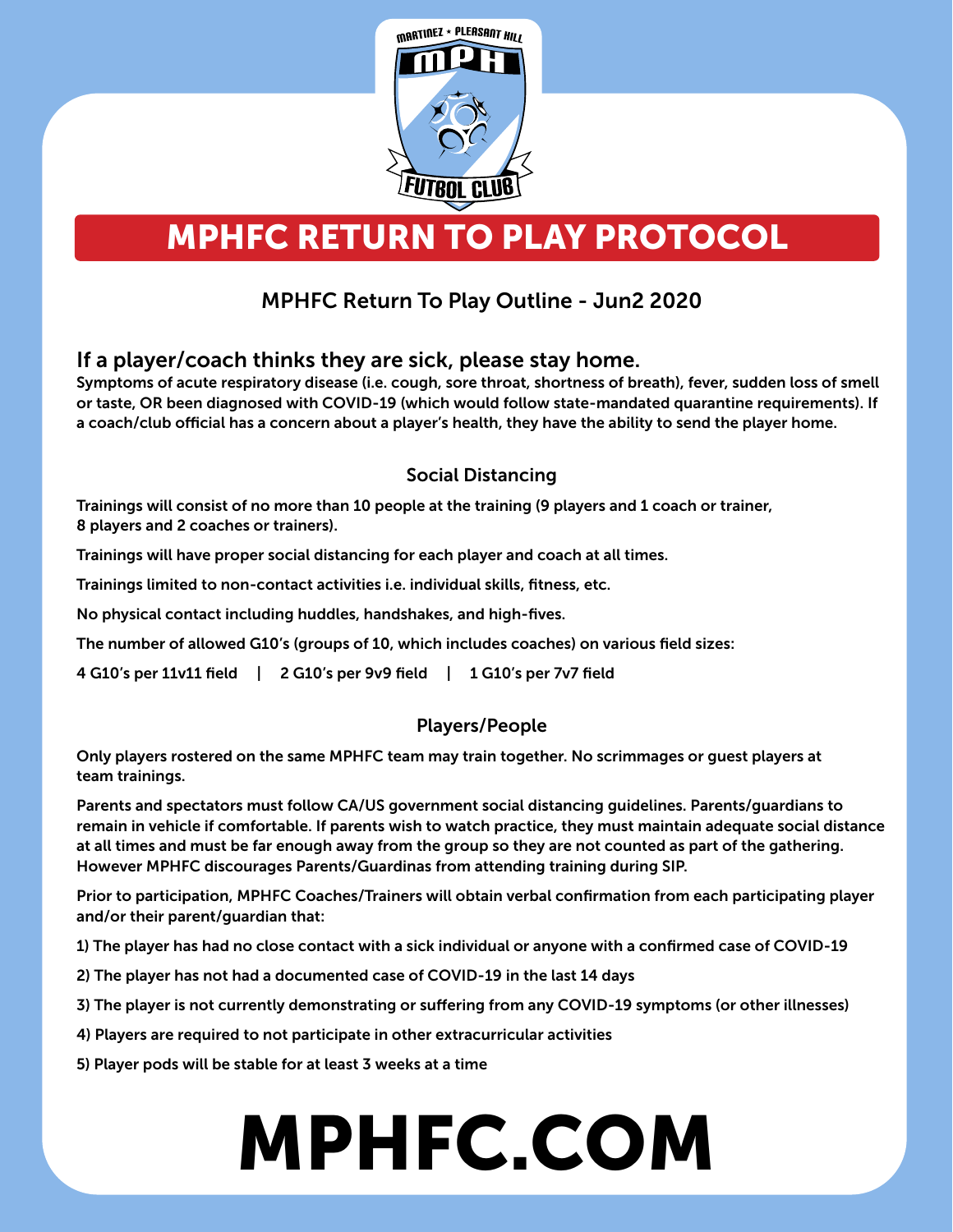

### Equipment

Equipment should be disinfected before and after trainings, shared equipment should be provided by the club. Where possible, shared equipment should only be handled by the coach.

Pinnies if needed will be individually distributed to each player and used by that player for the season, and washed in between each team contact.

No Hands in Soccer! Balls should not be handled by any player, with the exception of the goalkeeper with gloves on.

Player's water and personal equipment should not be shared, and should be placed at least 6 feet apart to ensure breaks are also properly distanced.

Hand sanitizer should be used by each player before, during, and after trainings, supplied by the player. MPHFC coaches and staff will be required to have hand sanitizer with them at all times.

Masks are required for coaches and/or trainers at the fields as long as they are still recommended by the State of California.

#### Training Schedule

Schedules and field use will be formulated in accordance with Contra Costa County and State health guidelines.

Teams entering fields for trainings should wait until all players from previous practice have left.

Stagger trainings by 30 minutes to allow ample time or in/out flow of traffic.

#### SUMMARY

MPHFC will:

- Distribute and post Return to Play protocols
- Be sensitive and accommodating to parents that may be uncomfortable with returning to play
- Train and educate all Return to Play protocols

• Provide adequate field space for social distancing, as outlined in this document, as applicable to the various phases

MPHFC Coaches will:

- Follow all Return to Play protocols
- Send athletes home if they are not feeling well
- Ensure all players have their own individual equipment (ball, water, shin guards, pinnie, etc.)
- Ensure activities provide adequate social distancing, as applicable